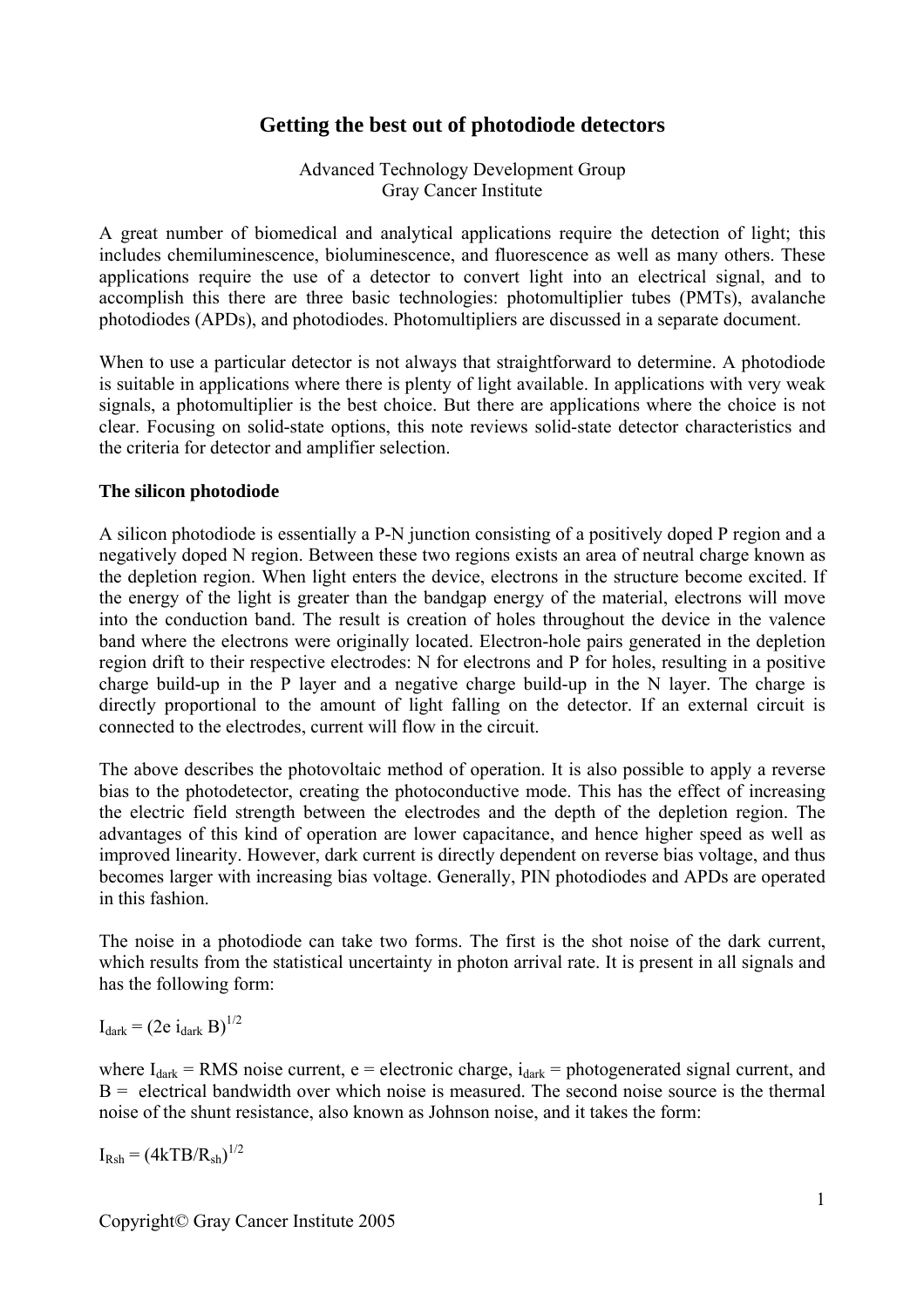where  $I_{Rsh}$  = RMS noise current resulting from Johnson noise,  $k$  = Boltzman's constant, T = absolute temperature of the photodiode, and  $R_{sh}$  = shunt resistance of the photodiode. Shot noise will dominate in photoconductive operation, while Johnson noise will do so in the photovoltaic mode.

### **Avalanche Photodiode**

The APD is a specialized silicon PIN photodiode designed to operate with high reverse voltages. These reverse voltages generate high electric fields at the P-N junction. Some of the electronhole pairs passing through or generated in this field gain sufficient energy (greater than the bandgap energy) to create *additional* electron-hole pairs, a process known as impact ionization. If the newly created electron-hole pairs acquire enough energy, they also create new pairs. This effect, known as avalanche multiplication, is the means by which APDs produce internal gain, typically in the region of 20 to 200 times

Since the APD is always operated in the photoconductive mode, its noise takes the same form as the photodiode dark-current shot noise, with the addition of a few terms:

 $I_{APDdark} = (2e \cdot i_{dark}M^2 \cdot F \cdot B)^{1/2}$ 

where  $M =$  detector internal gain and  $F =$  detector excess noise factor. Of the two additions, the gain simply amplifies the noise as it does the signal and has no net effect on the signal-to-noise ratio. The excess noise factor is noise added to the output signal by the multiplication process of the APD and is strongly dependent on wavelength as well as gain.

So far the only factor to play a role in detector selection has been noise equivalent power (NEP), the amount of light equivalent to the noise level of a device, or, put another way, the light level required to obtain a signal-to-noise ratio of unity. Since the noise level is proportional to the square root of the frequency bandwidth, the NEP is measured at a bandwidth of 1 Hz and expressed in units of  $W/Hz^{1/2}$ . But as the light level increases, the NEP no longer plays a role in the signal-to-noise ratio. The shot noise of the signal tends to dominate the signal-to-noise ratio.

 $I_{signal} = (2e \cdot (i_{signal} + i_{dark}) \cdot M^2 F \cdot B)^{1/2}$ 

where  $i<sub>signal</sub>$  = photogenerated signal before gain. If the application uses relatively high light levels, the shot-noise performance of the detector is the only thing to consider, because the detector's dark noise and amplifier will be insignificant compared to the shot noise of the signal.

## **Understanding Amplifier Noise**

Probably the most overlooked aspect of detector selection is that of an amplifier. The amplifier almost always determines the noise floor of the detector-amplifier combination. Whenever possible, it is generally preferable to use the transimpedance amplifier configuration, with the amplifier placed next to the detector. When the detector must be separated from the amplifier, the detector output must be terminated (generally by 50  $\Omega$ ) and for high-speed applications, a voltage amplifier configuration is necessary. The two configurations are shown in figure 1.

Amplifier noise can be broken down into three major components. The first two take the familiar form of the photodiode shot noise and Johnson noise. The third term arises from the input voltage noise of the amplifier. It is the shot noise of the input bias current and the Johnson noise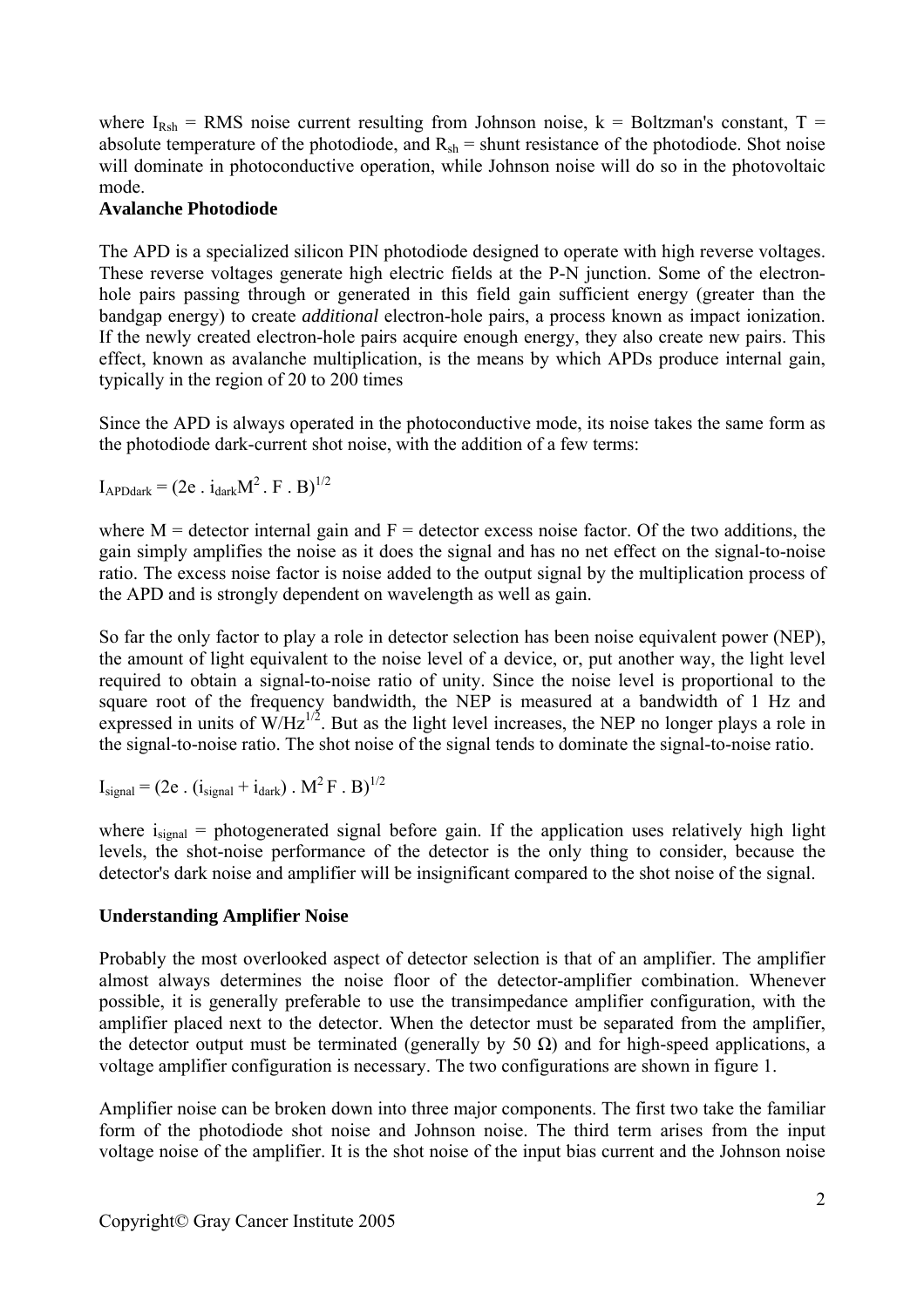of the feedback resistor. It is very strongly related to the frequency bandwidth. The total detector-amplifier noise becomes:



Figure 1: A transimpedance amplifier (left) and a voltage amplifier (right). The voltage amplifier configuration is used more commonly at very high frequencies or when the detector must be placed remotely from the detection electronics – best avoided if possible.

It is now possible to calculate the NEP for a given detector and, based on these calculations, select the best detector for a particular application. Referring to the table below, the 'Si diode #1' photodiode is designed for low capacitance, while low dark current is the principle feature for the 'Si diode #2'; the APD is capable of high gain. The table evaluate the noise performance of each device to illustrate how to choose detectors. The values are typical, and the detectors are of comparable area.

| <b>Parameter</b>                | Si diode #1                 | Si diode #2                            | Si APD                                      |
|---------------------------------|-----------------------------|----------------------------------------|---------------------------------------------|
| Sensitivity (S)                 | $0.6$ A/W $(a)$ 960 nm      | $0.6$ A/W $(a)$ 960 nm                 | 30 A/W @ 960 nm                             |
| DarkCurrent (i dark)            | $10\,\mathrm{pA}$           | 100 fA                                 | 1 nA                                        |
| Shunt Release $(R_{sh})$        | $1 \text{ G}\Omega$         | $50 \text{ G}\Omega$                   | N/A                                         |
| Shunt capacitance $(C_{shunt})$ | $65$ pF                     | 4300 pF                                | 40pF                                        |
| Excess Noise Factor (F)         |                             |                                        | 3.7                                         |
| Gain(M)                         |                             |                                        | 60                                          |
| $I_{dark}$                      | $1.8 \times 10^{-14}$ A     | $1.7 \times 10^{-15}$ A                |                                             |
| $I_{\text{apdark}}$             |                             |                                        | $2.6 \times 10^{-12}$ A                     |
| $I_{Rsh}$                       | $4 \times 10^{-14}$ A       | 5.7 x $10^{-15}$ A                     |                                             |
| $I_B$                           | $5.6 \times 10^{-15}$ A     | $5.6 \times 10^{-15}$ A                | $5.6 \times 10^{-15}$ A                     |
| $\mathbf{I}_\text{f}$           | $4 \times 10^{-14}$ A       | $4 \times 10^{-14}$ A                  | $4 \times 10^{-14}$ A                       |
| $\mathbf{I}_{\rm v}$            | $3.5 \times 10^{-15}$ A     | $2.3 \times 10^{-13}$ A                | $3.6 \times 10^{-17}$ A                     |
| $I_{\text{tot}}$                | $6 \times 10^{-14}$ A       | $2.3 \times 10^{-13}$ A                | $2.6 \times 10^{-12}$ A                     |
| NEP Detector $+$ Amp            | $1 \times 10^{-13} W_{rms}$ | $3.8 \times 10^{-13}$ W <sub>rms</sub> | $8.6 \times 10^{-14} \text{W}_{\text{rms}}$ |
| <b>NEP Detector</b>             | $7x\ 10^{-14}\ W_{\rm rms}$ | $9.9 \times 10^{-15}$ W <sub>rms</sub> | $8.6 \times 10^{-14}$ W <sub>rms</sub>      |

The above are calculated for the following 'typical' conditions when dealing with low detector bandwidth schemes: Bandwidth = 100 Hz; Feedback resistor = 1 G $\Omega$ ; Amplifier bias current = 1 pA; Input noise voltage = 15 nV/Hz <sup>1/2</sup>

If we make the choice on the basis of NEP alone, the total system performance has not been optimized. From the above information, the choice might seem to be the APD. But the APD requires a high-voltage power supply to bias it, is very temperature-sensitive, and generally costs more than a photodiode. So, in the above example, Si diode #1 would seem to be the best choice. Furthermore, when considering the detector's signal-to-noise performance at various light levels, it can be seen from Figure 2 that the photodiode's signal-to-noise ratio will be better than the APD when the amplifier noise is no longer a factor. This is because of the excess noise factor of the APD. Unless the application demands the lowest NEP possible, the photodiode would be the best choice under these conditions.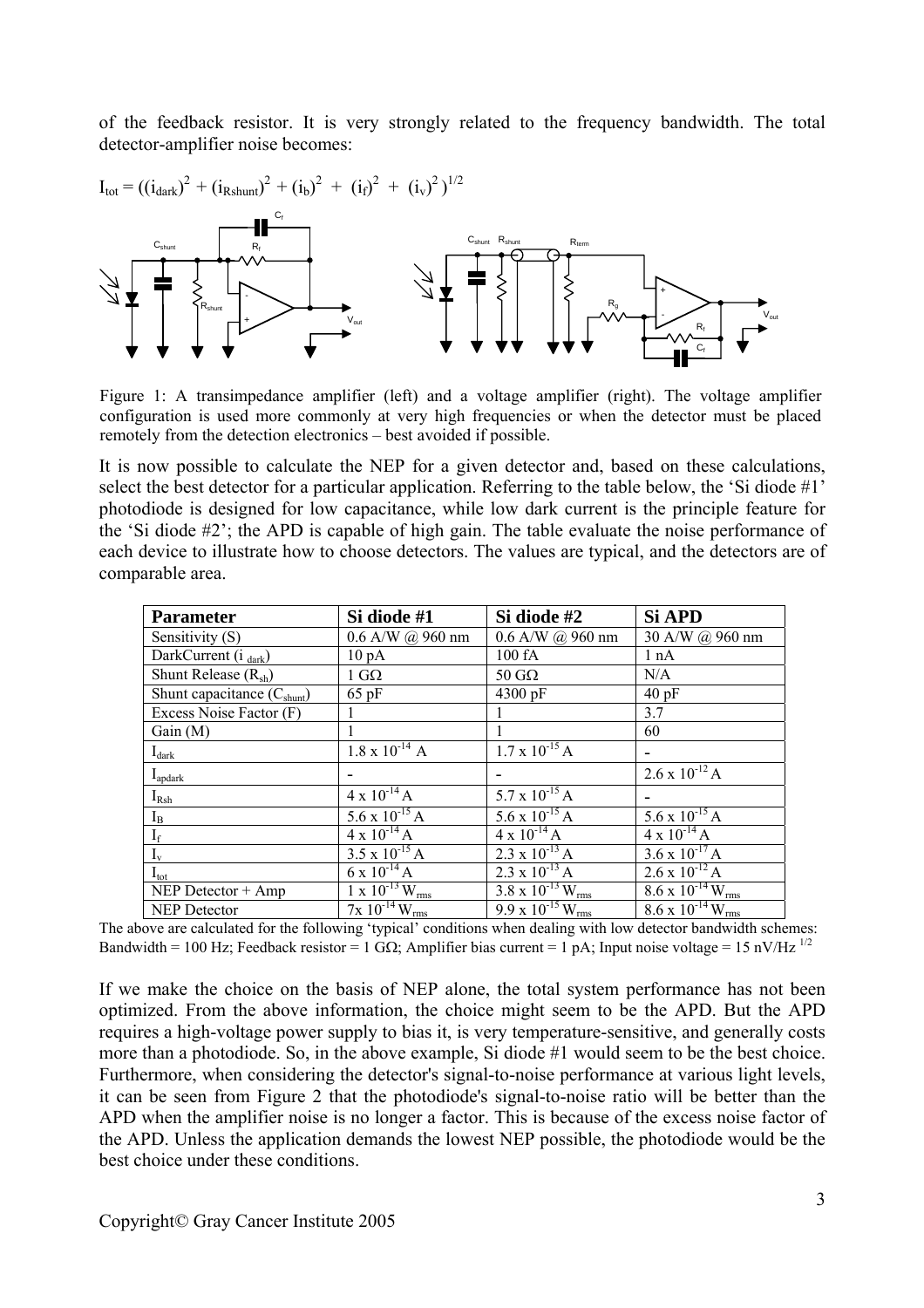When should an APD be used? Based on the above equations, it is evident that the amplifier noise is strongly dependent on the bandwidth. Figure 2 was plotted for bandwidths of 100 Hz (upper panel) and 1 MHz (lower panel). When the bandwidth is increased, the results are rather different, as shown in the lower half of Figure 2. Of course, we could choose a photodiode with lower capacitance; the choice then, with respect to an APD, would not have been so clear-cut. However, the crucial point is that the gain of the APD is necessary when the amplifier noise is large, as is the case with wideband applications, or when the light source is weak.



Clearly, the choice must take into account the available light power, the desired signal-to-noise ratio and the bandwidth, as well as the active area, i.e. by the ability for the diode to collect all potentially available photons. It is worthwhile considering the use of a lens to collect available light; although the additional cost, particularly associated with mounting and alignment issues, may seem high, it is often worthwhile as it allows the area, and hence capacitance, to be reduced. The latter can of course also be reduced by reverse-biasing the detector, at the expense of increased dark current.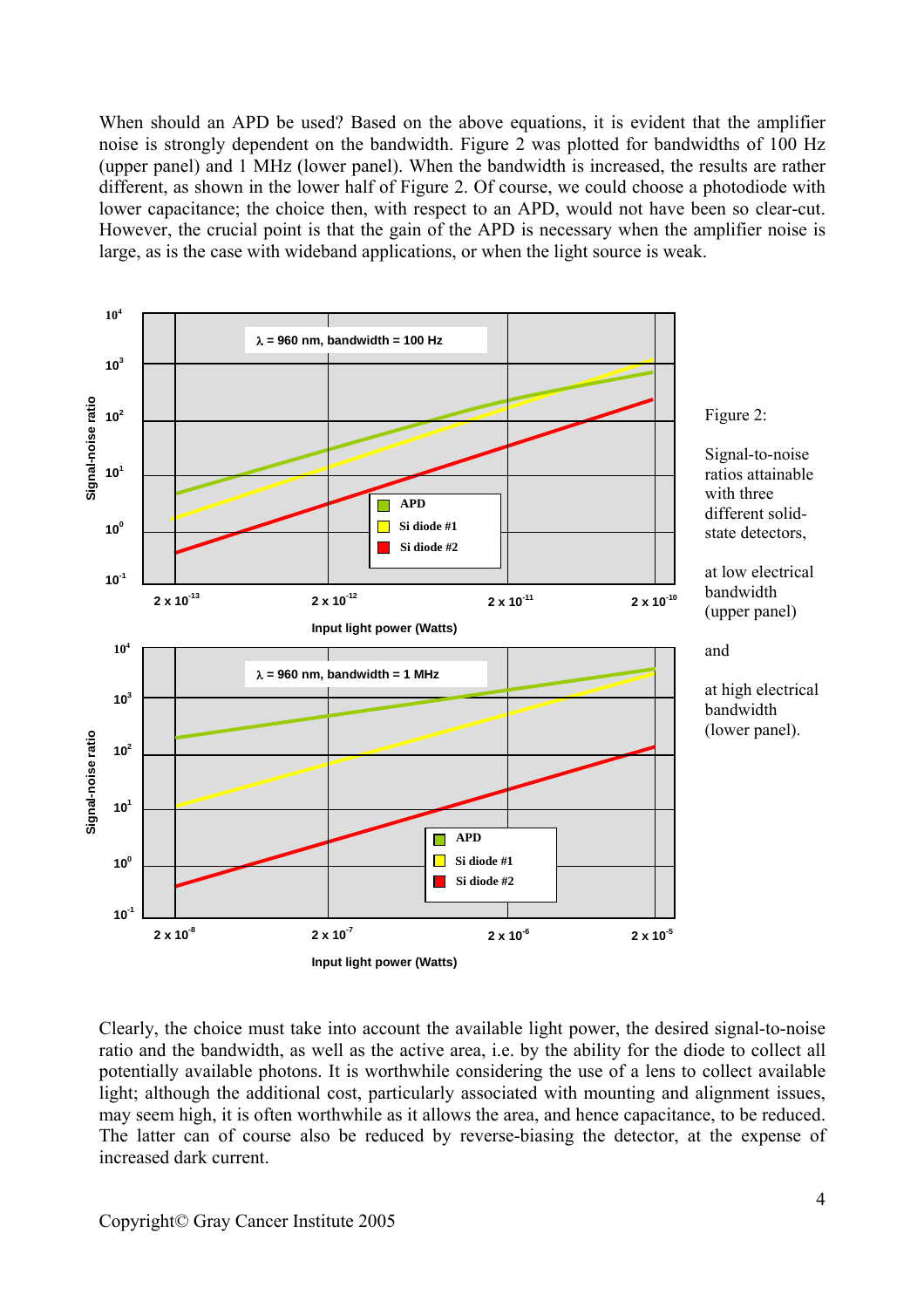Choosing the correct detector is very application-specific, but here are some general guidelines.

- Try to use the smallest active area possible. If the light source for the application is diffuse, this might not be practical; however, from the standpoint of noise, small diodes have lower capacitance and dark current. They are also less expensive.
- In most applications, low shunt capacitance will be more important than low dark current. Furthermore, the NEP in the specifications does not take capacitance into account; therefore care should be exercised when comparing detectors by NEP.
- To reduce the contribution of Johnson noise, always use as large a feedback resistor as possible in the transimpedance stage, provided the required bandwidth can be met.
- In small-frequency-bandwidth applications, photodiodes operated in a photovoltaic mode will generally outperform photoconductive devices. The detector's shunt resistance should be much greater than the feedback resistance if noise is to be minimised.
- In wide-frequency-bandwidth applications, PIN photodiodes operating in the photoconductive mode are preferred because of lower terminal capacitance. APDs with their internal gain perform very well in wideband applications as well. They should be considered when the light source is weak and the amplifier noise is large.

#### **Choice of amplifier**

For low frequency work, generally below 1 MHz, very low bias current FET amplifiers are almost always preferable. Their DC performance must of course be carefully evaluated. The feedback resistor  $R_f$ , within the bandwidth constraints ultimately determined by  $C_f$ . If bandwidth considerations dictate the use of a low value of  $R_f$  (maximum tolerated response time constant =  $\tau_{\text{max}} = R_f \times C_f$ , take care to include the diode's shunt capacitance,  $C_{\text{shunt}}$ , in the overall component selection: the noise gain of the virtual earth amplifier will increase at high frequencies, potentially causing a peak in the frequency response and affecting amplifier stability. It may thus be necessary to add  $C_f$  to ensure a good step response from the system. Beware of testing the amplifier by purely electrical means, i.e. by injecting current into the inverting input from a signal generator voltage pulse applied to a resistor: there is no substitute for testing with an optical pulse. Optical pulses can be readily generated with a light-emitting diodes (LEDs), previously calibrated with a known-response photodetector system: 50 ns risetimes are easily produced, and with a little care in driving the LED, 5 ns risetimes are possible to achieve.

Above around 100 KHz to 1 MHz, a bipolar input stage is preferred: at high frequencies, values of R<sub>f</sub> will be in the range of 1 kΩ to 100 kΩ. Fortunately operational amplifiers exhibiting very low voltage noise and capable of high frequency operation, with a wide gain-bandwith product are readily available, as typified by the CLC 425 operational amplifier (Comlinear, now National Semiconductors) and its descendants such as the National LMH6624, which feature input noise densities of  $\leq$  nVHz<sup>-1/2</sup> and  $\leq$  2.5 nAHz<sup>-1/2</sup>.

The use of current feedback operational amplifier topologies seems attractive at very high frequencies. In general, however, it is best to steer clear of these if very broadband systems are needed: although very fast indeed, they tend to exhibit unacceptable tails in their settling times in the 1-100 µs time range. If a 'flat' step response to 0.1% or better is required, take care! Many an hour has been wasted trying to 'fix' a standard step output light source when the detection system was the culprit. Furthermore, current feedback operational amplifiers are very sensitive to stray capacitance at the inverting input – just where the photodiode capacitance appears. Placing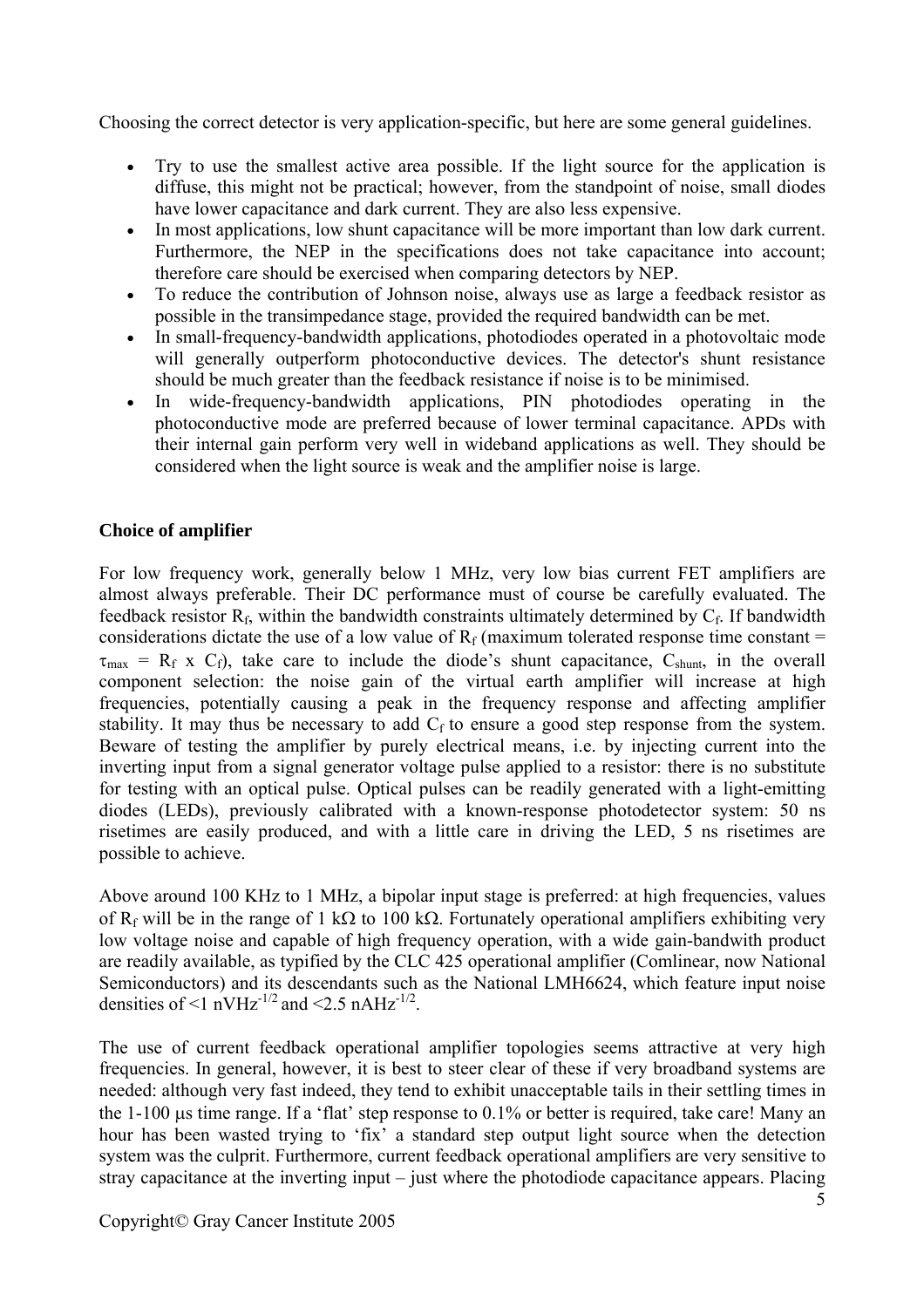a low value (10-100Ω) resistor in series with the input does help in 'isolating' the detector capacitance from the input stage. In the end, however, voltage feedback amplifiers are much easier to use now that they are available with GBW products exceeding 1 GHz.

Of course as the frequency increases, a good DC performance is harder to achieve and it is not unusual for HF amplifiers to 'drift'. In many cases an 'autozero' loop can be used to good advantage. A continuously active loop is perfectly OK if response down to true DC is not required (e.g. low frequency time constant <0.01 Hz can be easily achieved without the use of large value differentiating capacitors). The basic arrangement is shown in Figure 3, where a second, DC-stable operational amplifier is used to continuously monitor the output DC level and apply the appropriate offset to the input stage. If a response down to DC is required, it can often be arranged to close the loop when the detector is in darkness (i.e. when the system output should be zero) and open the loop when the measurement is in progress.



Figure 3: Photodiode transconductance amplifier with 'autozero' feedback loop to maintain output at 0 V DC. Any DC errors present at A1's output cause A2 to supply charge to C<sub>hold</sub> to charge and thereby apply a correction voltage to A1's non-inverting input to bring A1's output back to zero. Amplifier A2 is a low-frequency, DC-stable device and its already low input offset voltage can be further trimmed out with the preset. The analogue switch is optional and can be eliminated if a low-frequency break point is acceptable, i.e. that the loop is continuously active through  $R_{\text{sense}}$ , typically several M $\Omega$ 's to minimise the value of C<sub>hold</sub>. If the switch is fitted, R<sub>sense</sub> is made low to ensure fast settling to zero.

Of course it is essential that amplifier A2 has not only a low offset voltage, but also a low bias current, particularly when the analogue switch is used. In practice, it is the leakage current of the analogue switch which determines the drift. Clearly there is a compromise between the settling time achieved when the switch is closed and the drift associated with a practical value of  $C_{hold}$ (usually in the range 10-1000 nF). If a triggered autozero period of around 10 ms can be tolerated, reed relays can be used in place of the analogue switch, and negligible drifts over 10's of seconds are possible, particularly if the control range is restricted by attenuating further A2's output before it is presented to A1's non-inverting input. For the ultimate performance, the autozero 'integrator' can be replaced by a triggered A-D/D-A converter combination, where an infinite hold time can be achieved. This rather more complex arrangement will be the subject of a separate 'Baseline Restoration Methods' note.

Finally, care should be taken about how a bias voltage is applied to the photodiode. In the circuits presented here, the cathode would be biased to a positive voltage, but it should be well decoupled to ground with low-inductance ceramic capacitors and applied through a low-value current-limiting resistor, typically around 1 kΩ, since the photodiode output current is likely to be rather low. At high frequencies, all supplies should of course be well decoupled with ceramic